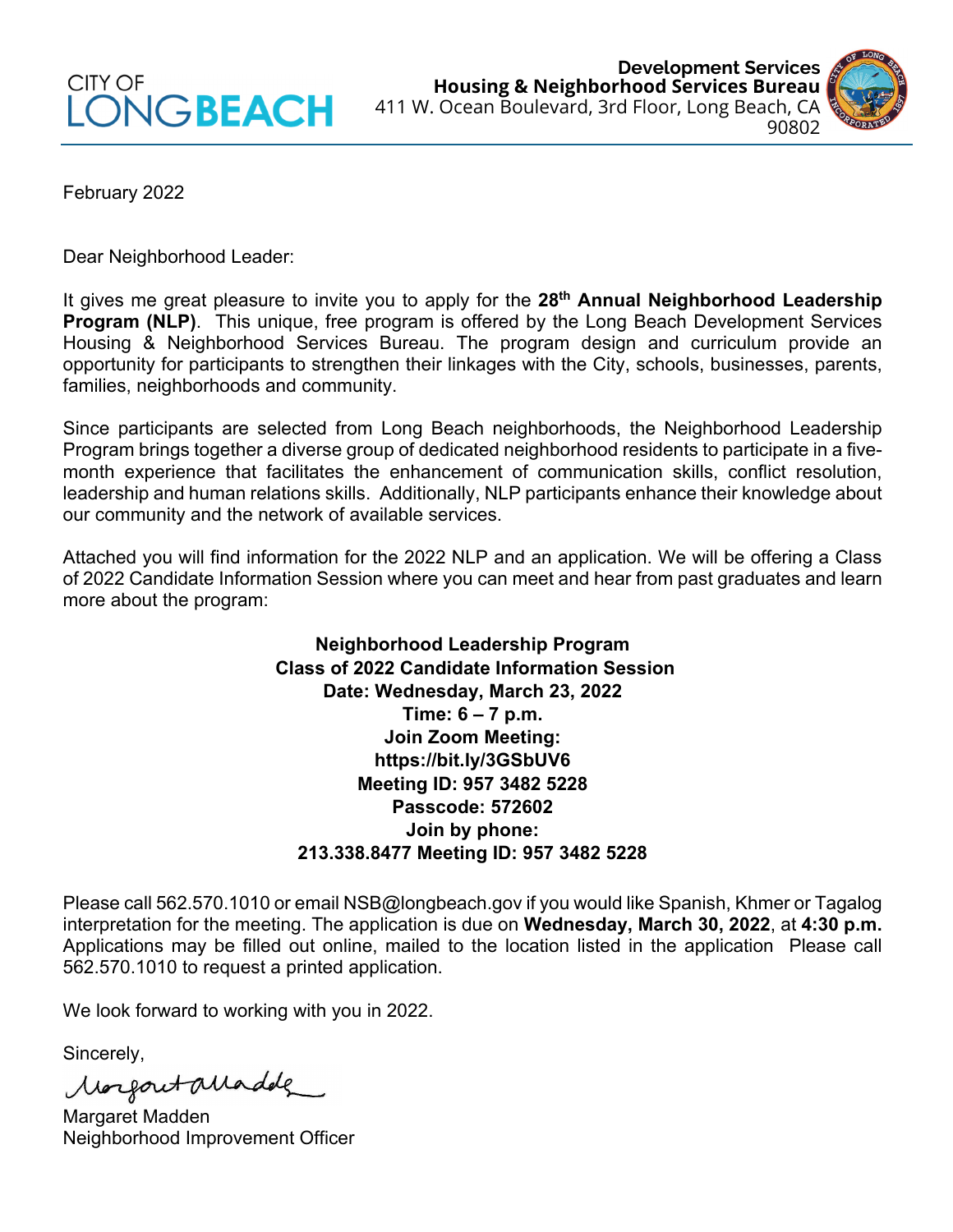For more information about the NLP, visit our program brochure online at: longbeach.gov/lbds/hn/leadership or search online: "Long Beach Neighborhood Leadership Program." For more information, please call 562.570.1010.

Para mas informacion o para obtener una copia en español, por favor llame a 562.570.1010. បើសិនជាលោកអ្នកត្រូវការ ពាក្យសុំនេះជាភាសាខ្មែរ ស្ងមទូរស័ព្ទទៅ

(៥៦២) ៥៧០-១០១០ Para sa higit pang impormasyon o para kumuha ng kopya sa Tagalog, pakitawagan ang 562.570.1010.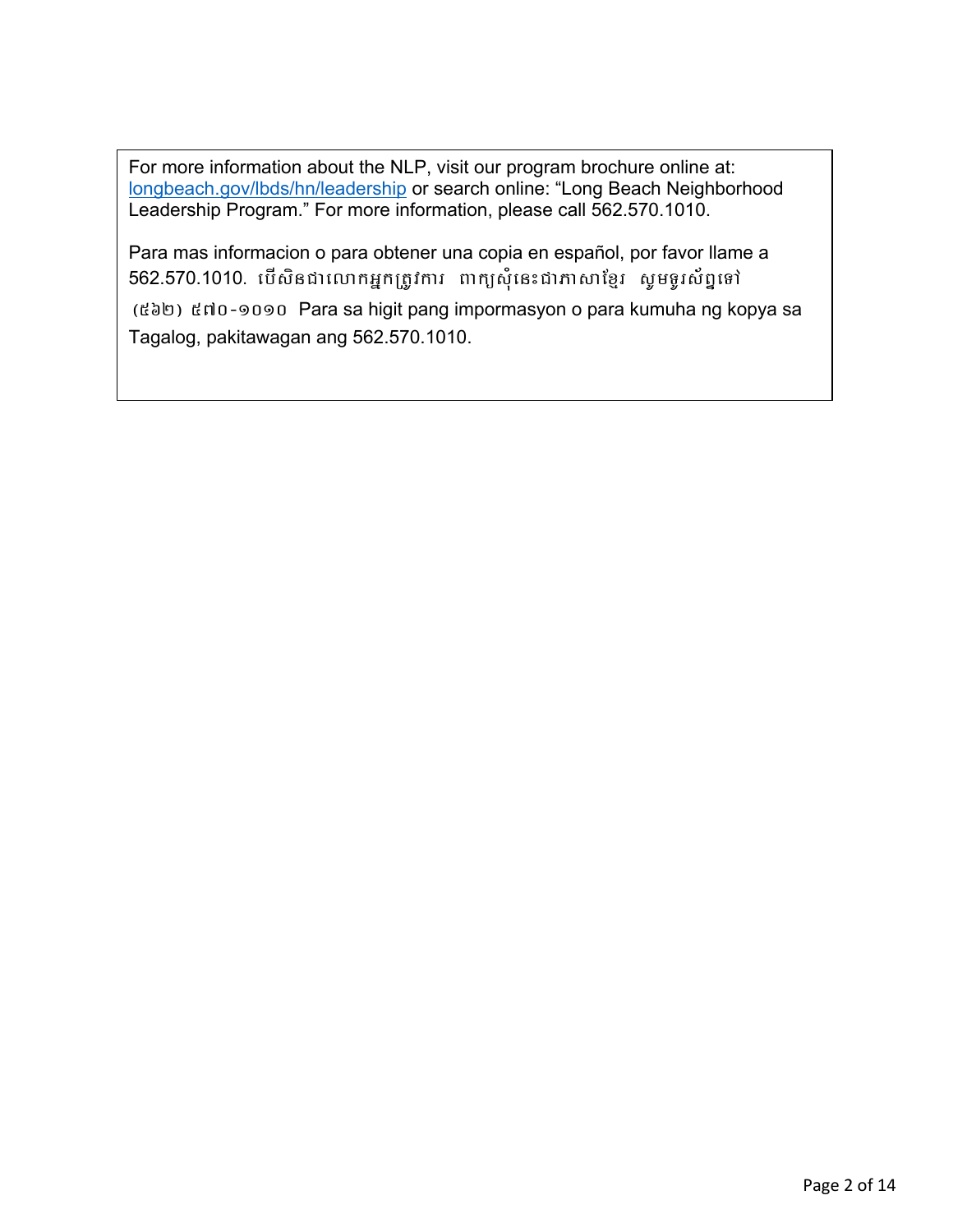



# **Neighborhood Leadership Program 2022 Application**

**Submission Deadline: Wednesday, March 30, 2022, 4:30 p.m.**

**By mail: 411 W. Ocean Blvd., 3rd Floor, Long Beach, CA 90802 or see alternate submittal locations below** 

| Name:                                                                             |                        |                |  |              |  |
|-----------------------------------------------------------------------------------|------------------------|----------------|--|--------------|--|
| <b>Home Address:</b>                                                              |                        |                |  |              |  |
| City:                                                                             |                        |                |  | Zip Code:    |  |
| <b>Phone Number:</b>                                                              |                        |                |  |              |  |
| <b>Email Address:</b>                                                             |                        |                |  |              |  |
| <b>Mailing Address (if applicable)</b>                                            |                        |                |  |              |  |
| Written and verbal translation is available. Please mark your preferred language: |                        |                |  |              |  |
| <b>English</b>                                                                    |                        | <b>Spanish</b> |  | <b>Khmer</b> |  |
|                                                                                   | <b>Other Language:</b> |                |  |              |  |

Applications may be submitted as follows:

**Postal Mail**: 411 W. Ocean Blvd., 3rd Floor, Long Beach, CA 90802 Applications received by mail after the deadline will be considered late.

### **By Email**:

NSB@longbeach.gov

**In Person**: Call the Neighborhood Resource Center to make an appointment if you would like to drop off a printed copy: 562.570.1010. Please note that due to current pandemic guidelines, we may not have same-day appointments available.

**Online:** NLP Application or https://forms.office.com/g/EULBWDaVS7

**Applicants will be contacted to schedule an interview.**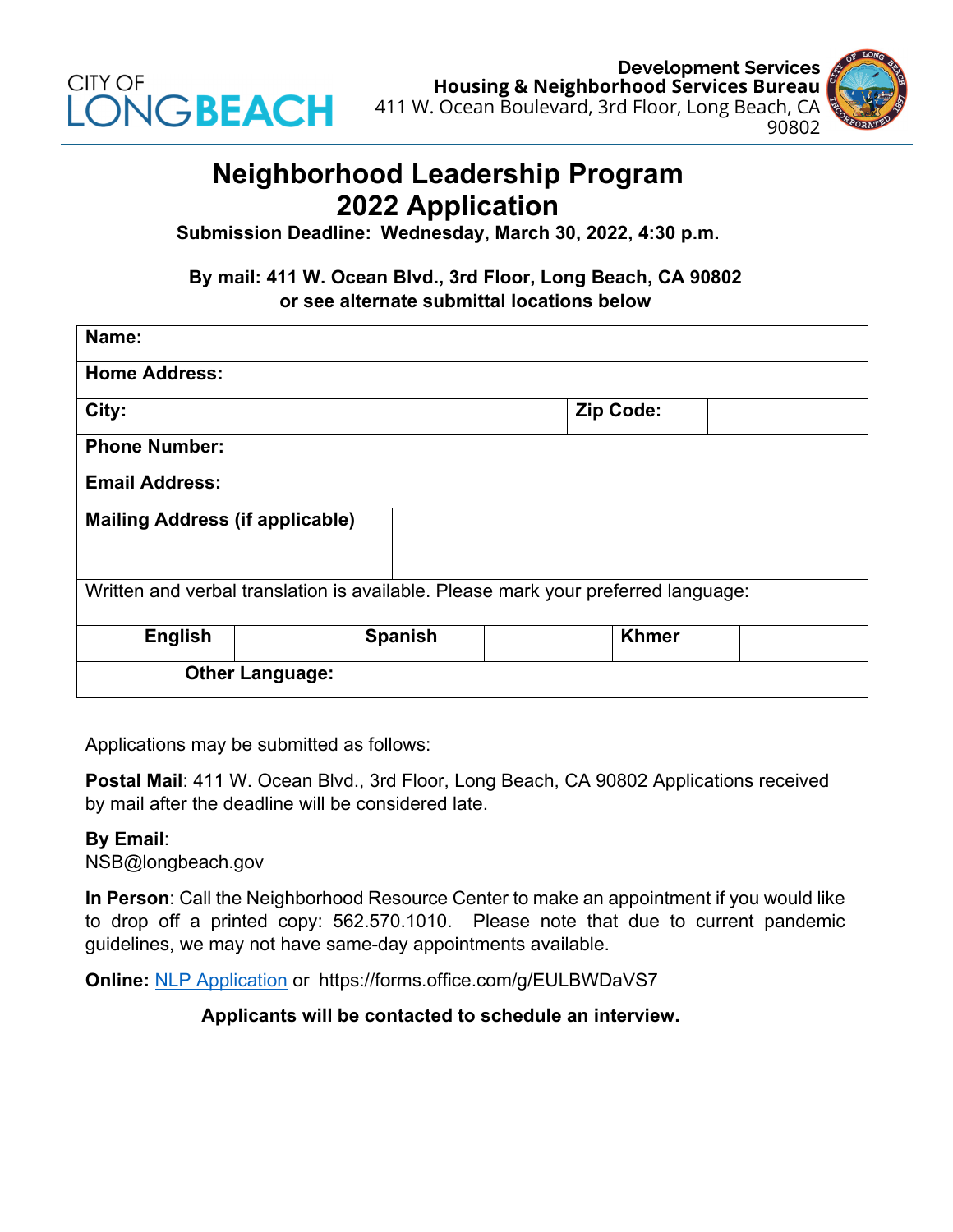**This Page Intentionally Left Blank**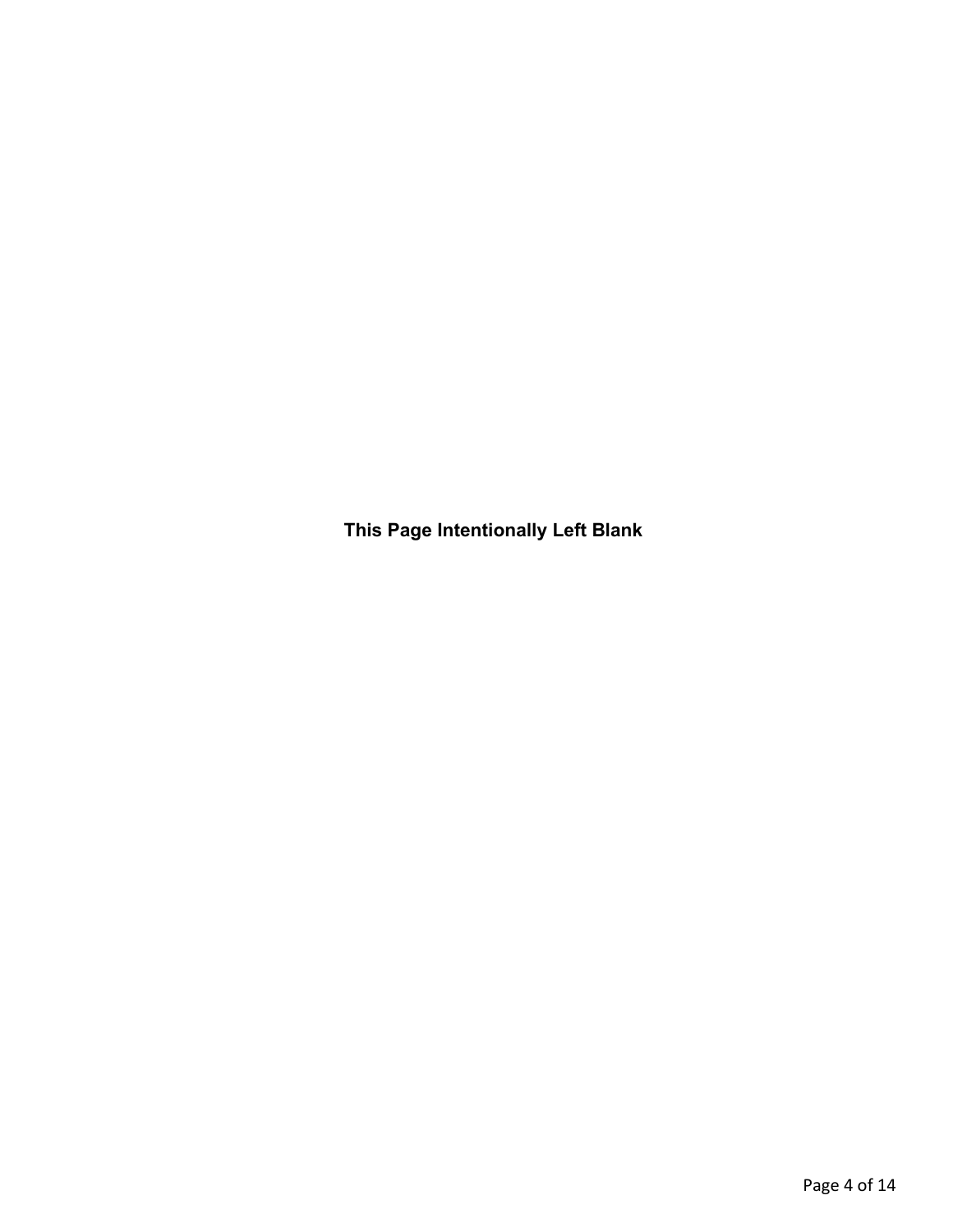| <b>Name of Applicant</b>                        |                                                                                       |  |  |
|-------------------------------------------------|---------------------------------------------------------------------------------------|--|--|
|                                                 | <b>Personal History/Experience</b>                                                    |  |  |
| 1. How many years have you lived in Long Beach? |                                                                                       |  |  |
|                                                 | 2. Please summarize your neighborhood/community volunteer experience.                 |  |  |
|                                                 |                                                                                       |  |  |
|                                                 |                                                                                       |  |  |
|                                                 |                                                                                       |  |  |
|                                                 |                                                                                       |  |  |
|                                                 |                                                                                       |  |  |
|                                                 |                                                                                       |  |  |
|                                                 |                                                                                       |  |  |
|                                                 |                                                                                       |  |  |
|                                                 | 3. What is your leadership style when working on a team?                              |  |  |
|                                                 |                                                                                       |  |  |
|                                                 |                                                                                       |  |  |
|                                                 |                                                                                       |  |  |
|                                                 |                                                                                       |  |  |
|                                                 |                                                                                       |  |  |
|                                                 |                                                                                       |  |  |
|                                                 |                                                                                       |  |  |
|                                                 |                                                                                       |  |  |
|                                                 | 4. What unique qualities will you bring to the Neighborhood Leadership Program (NLP)? |  |  |
|                                                 |                                                                                       |  |  |
|                                                 |                                                                                       |  |  |
|                                                 |                                                                                       |  |  |
|                                                 |                                                                                       |  |  |
|                                                 |                                                                                       |  |  |
|                                                 |                                                                                       |  |  |
|                                                 |                                                                                       |  |  |
|                                                 |                                                                                       |  |  |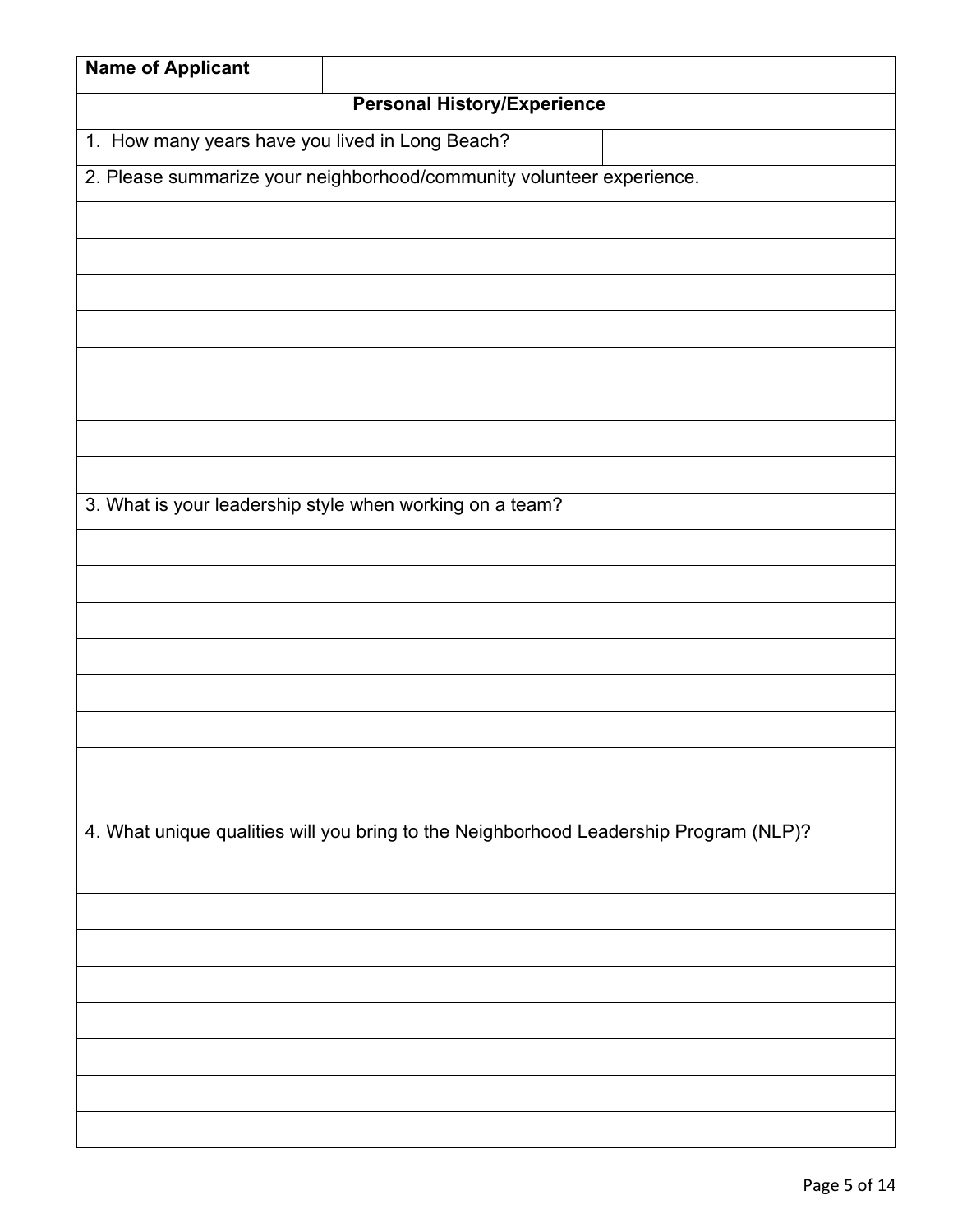| 5. In your opinion, what are the two most pressing problems/opportunities facing Long Beach<br>neighborhoods today? |  |
|---------------------------------------------------------------------------------------------------------------------|--|
|                                                                                                                     |  |
|                                                                                                                     |  |
|                                                                                                                     |  |
|                                                                                                                     |  |
|                                                                                                                     |  |
|                                                                                                                     |  |
|                                                                                                                     |  |
|                                                                                                                     |  |
|                                                                                                                     |  |
| 6. What are your ideas for resolving the problems you listed for question #5?                                       |  |
|                                                                                                                     |  |
|                                                                                                                     |  |
|                                                                                                                     |  |
|                                                                                                                     |  |
|                                                                                                                     |  |
|                                                                                                                     |  |
|                                                                                                                     |  |
|                                                                                                                     |  |
|                                                                                                                     |  |
|                                                                                                                     |  |
|                                                                                                                     |  |
|                                                                                                                     |  |
|                                                                                                                     |  |
|                                                                                                                     |  |
|                                                                                                                     |  |
|                                                                                                                     |  |
|                                                                                                                     |  |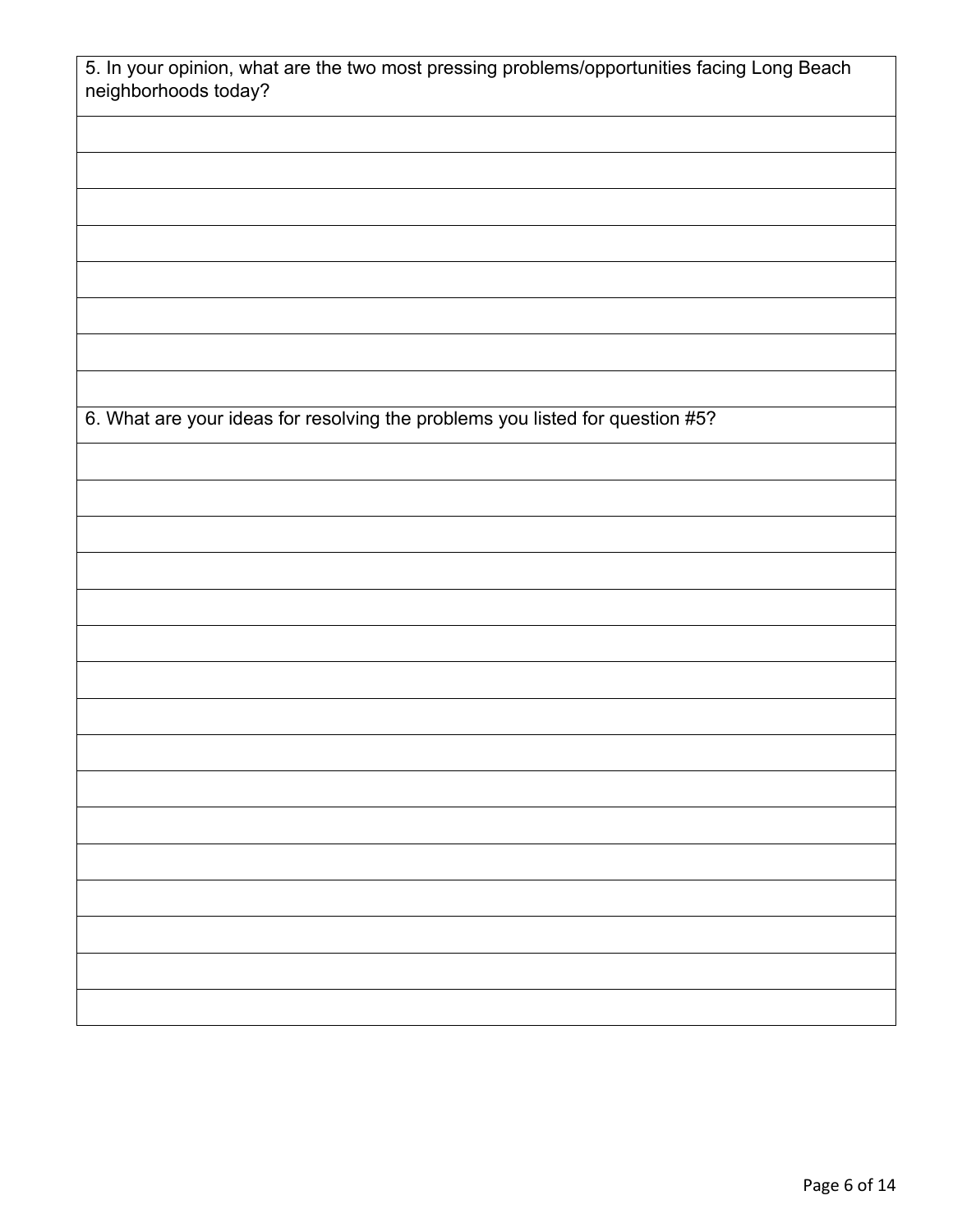## **Neighborhood Leadership Program Commitment for Participation**

Meetings will be held through Zoom and may transition to in-person sessions according to guidance from health officials.

| <b>Candidate Information Session</b> | Wednesday, March 23, 2022, 6:00 p.m.                            |
|--------------------------------------|-----------------------------------------------------------------|
| Class of 2022 Application Deadline   | Wednesday, March 30, 2022, 4:30 p.m.                            |
| Class of 2022 Candidate Interviews   | Wednesday, March 30, 2022, through<br>Wednesday, April 13, 2022 |

**The time commitment for the Neighborhood Leadership Program is intensive.** Participants are expected to attend ALL training sessions. If you miss Session 1 (Orientation), you will automatically be dismissed. Three absences are allowed for other nonmandatory sessions. Participants who are unable to attend a session must contact program staff in advance at (562) 570-1010. After the third absence, you will be dismissed from the program.

#### **If you cannot commit to this schedule, please do not apply at this time.**

| <b>Session Number and Topic:</b>                          | Date:                     | Time:                    |  |
|-----------------------------------------------------------|---------------------------|--------------------------|--|
| 1. Orientation (Mandatory)                                | Thursday, May 5, 2022     | 5:30 p.m. $-9:00$ p.m.   |  |
| 2. Communication and<br><b>Event/Project Planning</b>     | Thursday, May 19, 2022    | 6:00 p.m. $-9:00$ p.m.   |  |
| 3. First Project Introduction and<br>Getting the Word Out | Thursday, June 2, 2022    | 6:00 p.m. $-9:00$ p.m.   |  |
| 4. First Project Day                                      | Saturday, June 18, 2022   | $8:00$ a.m. $-$ Noon     |  |
| 5. Team Presentations and<br>Second Project Introduction. | Thursday, June 23, 2022   | 6:00 p.m. $-9:00$ p.m.   |  |
| 6. Second Project Day                                     | Saturday, July 9, 2022    | $8:00$ a.m. $-$ Noon     |  |
| 7. Team Presentations and<br>Third Project Introduction.  | Thursday, July 14, 2022   | 6:00 p.m. $-9:00$ p.m.   |  |
| 8. Third Project Day                                      | Saturday, July 30, 2022   | $8:00$ a.m. $-$ Noon     |  |
| 9. Team Presentations/Get to<br>Know your Neighborhood    | Thursday, August 4, 2022  | 6:00 p.m. $-9:00$ p.m.   |  |
| 10. Program Debrief and<br><b>Graduation Preparation</b>  | Thursday, August 18, 2022 | 6:00 p.m. $-9:00$ p.m.   |  |
| 11. Graduation                                            | Saturday, August 27, 2022 | 10:00 a.m. $-$ 1:00 p.m. |  |

**Participants will also be expected to meet outside of regular class time.** All Class of 2022 community projects will be implemented with collaboration from program participants.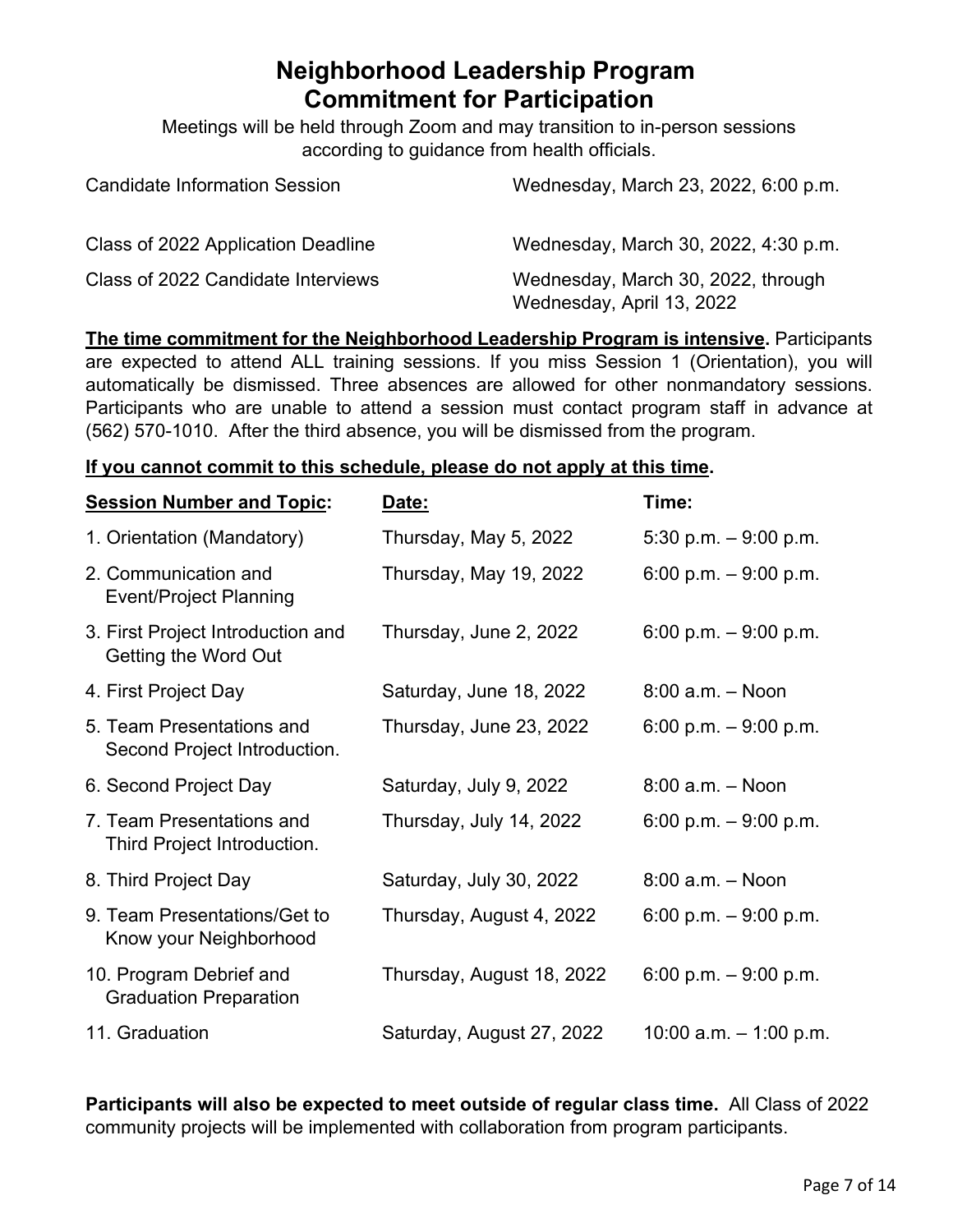### **Community Project Meetings:**

Program participants will be placed in teams to support three predetermined community projects. Team members must participate in outside team meetings to be eligible for graduation. Please allow a total of at least 20 hours outside of program sessions to work with team members.

#### **It is important that you understand and honor these commitments.**

#### **Applications without the signature below will not be accepted.**

I understand and agree to these commitments.

**Applicant's Signature** 

An optional **Candidate Information Session** will be offered from 6:00 p.m. to 7:00 p.m. on Wednesday, March 23, 2022, through Zoom. During the information session, you can learn more about the program, hear from past graduates about their experience, and have your questions answered by City staff.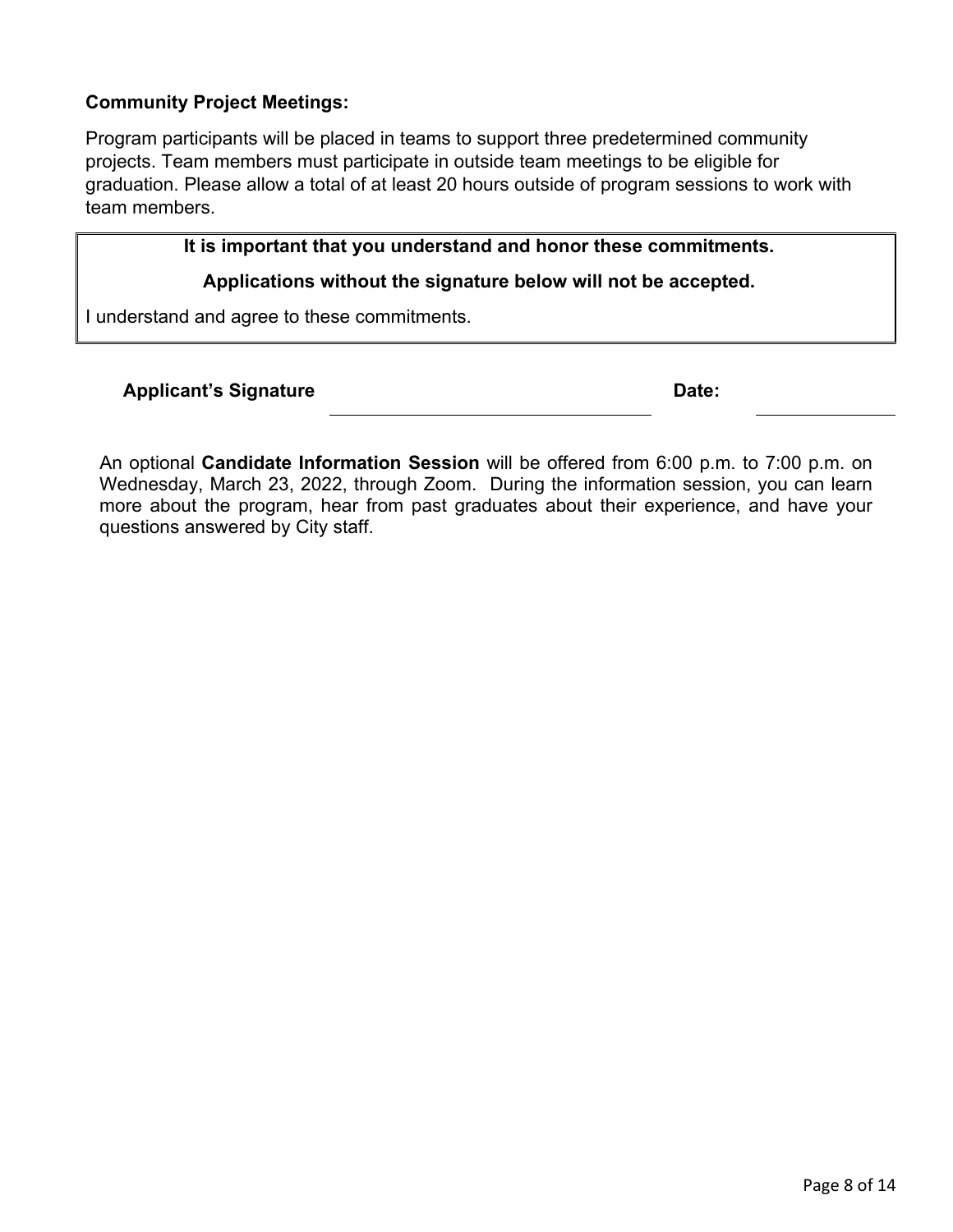# **Demographic Information**

Please take a moment to complete the following information. **This information will be used for research purposes only. It will be kept strictly confidential and will not be used to determine your selection as a participant.**

| 1. Race/Ethnicity (check one)<br>Alaskan Native | ___ American Indian/  ____ American Indian/<br>Alaskan Native &<br>White | American Indian/Alaskan<br>Native & Black/African<br>American                    |  |  |
|-------------------------------------------------|--------------------------------------------------------------------------|----------------------------------------------------------------------------------|--|--|
| Asian                                           | Asian & White                                                            | Black/African American                                                           |  |  |
| Black/African<br>American &<br>White            | Hispanic/Latino(a)                                                       | Native Hawaiian/Other<br>Pacific Islander                                        |  |  |
|                                                 | White/Caucasian   Other Multi-racial                                     |                                                                                  |  |  |
| 2. Age (check one)                              |                                                                          |                                                                                  |  |  |
|                                                 | ___18-19 years _____ 20-29 years _____ 30-39 years ____ 40-49 years      |                                                                                  |  |  |
|                                                 |                                                                          | ____ 50-59 years _____ 60-69 years _____ 70-79 years _____ Over 80 years         |  |  |
|                                                 | 3. What language(s) do you speak and understand? (check all that apply)  |                                                                                  |  |  |
|                                                 |                                                                          | ____ English   ____ Spanish   ____ Khmer ____ Other ____________________________ |  |  |
|                                                 | 4. What is the last year of school you completed?                        |                                                                                  |  |  |
| Grades 1-3                                      | Grades 4-5                                                               | Grades 9-11<br>Grades 6-8                                                        |  |  |
|                                                 | <b>High School Graduation/GED Equivalent</b>                             | Some College                                                                     |  |  |
| <b>Associate Degree</b>                         |                                                                          |                                                                                  |  |  |
| <b>Bachelor's Degree</b>                        |                                                                          |                                                                                  |  |  |
| Master's Degree                                 |                                                                          |                                                                                  |  |  |
| Other                                           | <u> 1980 - Jan Barbarat, manala</u>                                      |                                                                                  |  |  |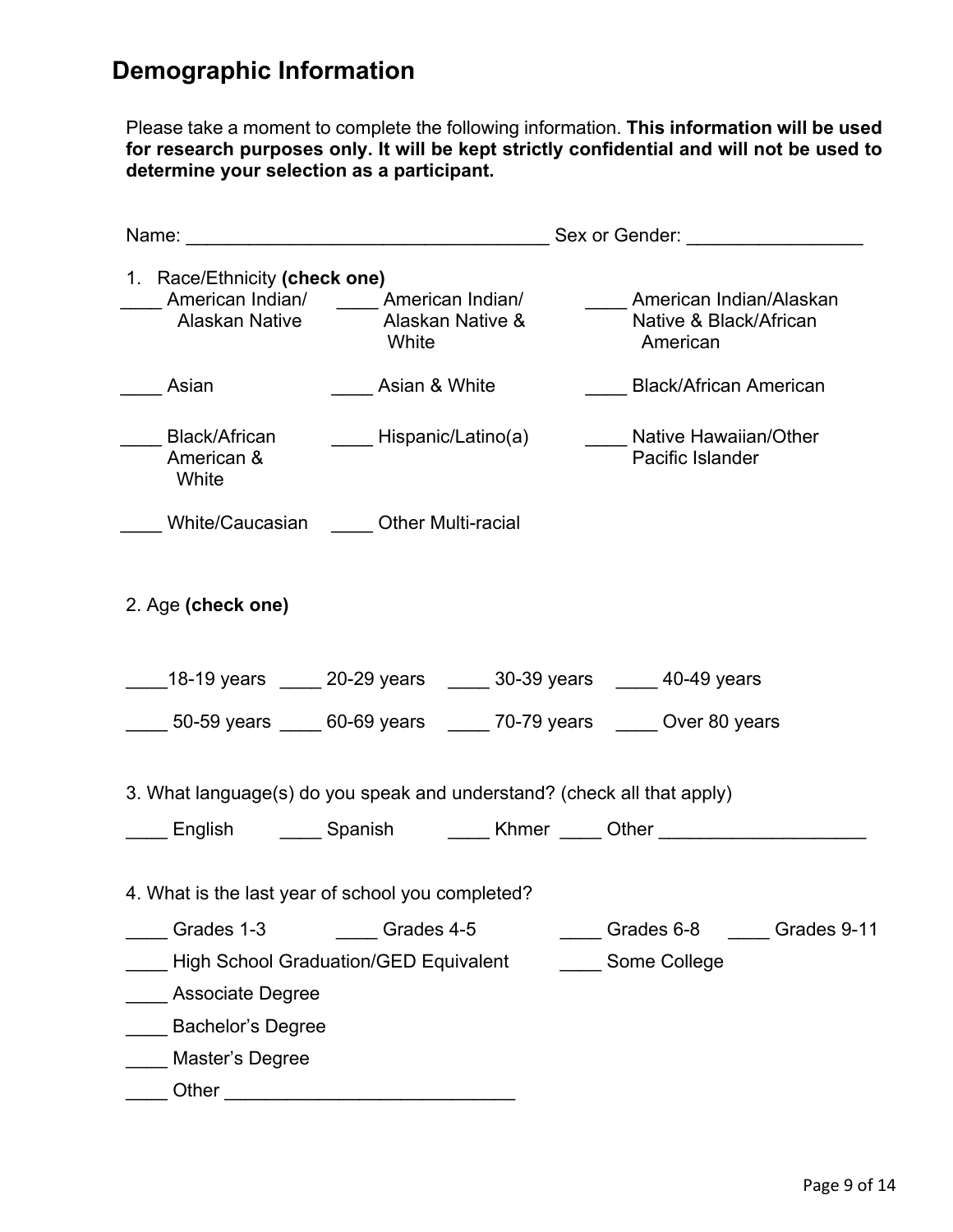This Page Intentionally Left Blank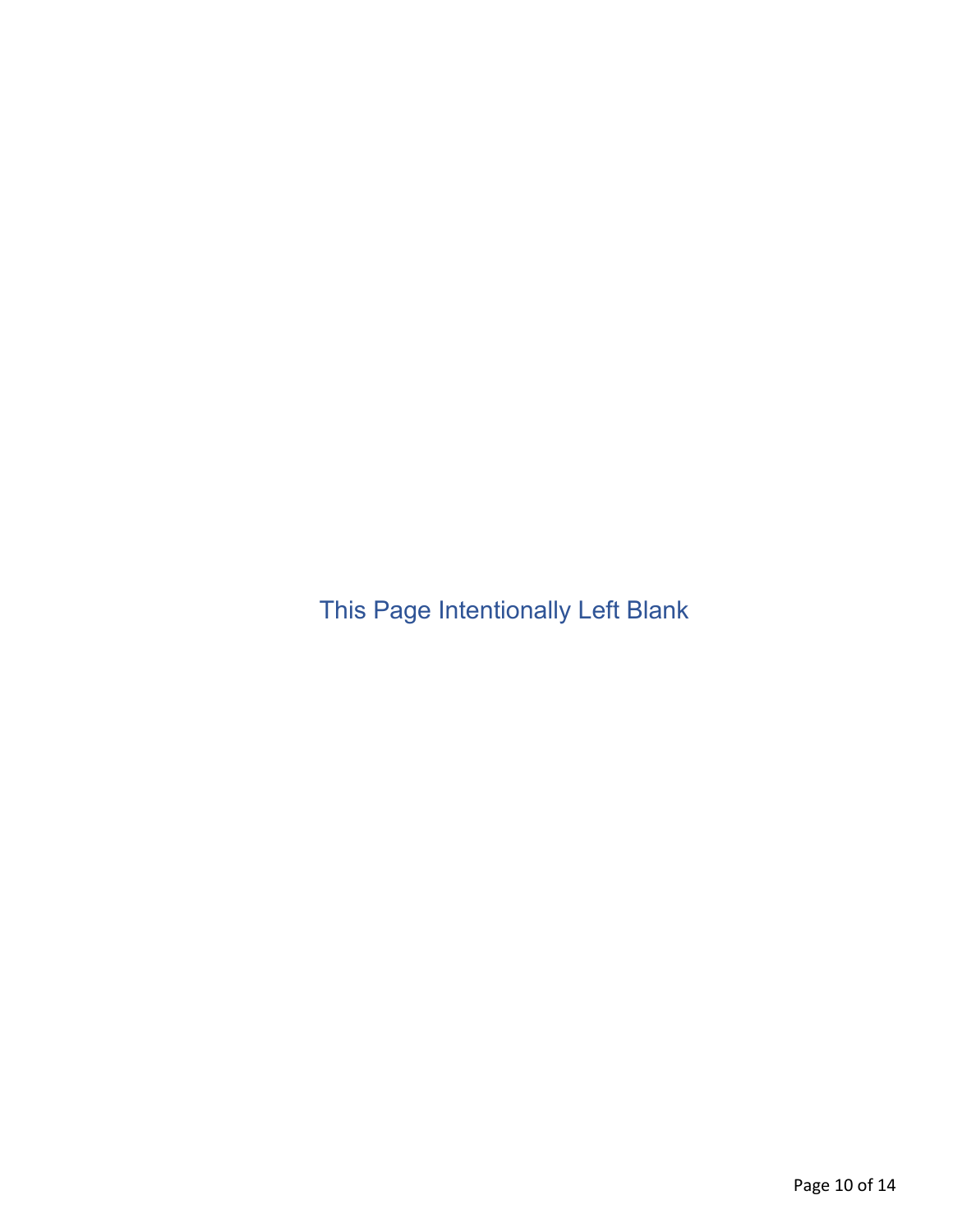### **Neighborhood Leadership Program Nomination Form**

#### **Submission Deadline: Wednesday, March 30, 2022, 4:30 p.m.**

To apply for the Neighborhood Leadership Program (NLP), applicants must apply along with a completed Nomination Form or a letter of recommendation from someone who knows the applicant's leadership qualities. This letter must come from a Long Beach leader of an organization such as a neighborhood association, a City of Long Beach Department, an organized religious group, an NLP graduate, or a business, community or professional organization.

| Name of Applicant                                                                   |  |
|-------------------------------------------------------------------------------------|--|
| Name of Nominator                                                                   |  |
| Organization/Association of Nominator                                               |  |
| <b>Title of Nominator</b>                                                           |  |
| <b>Address of Nominator</b>                                                         |  |
| <b>Phone Number of Nominator</b>                                                    |  |
| <b>E-mail Address of Nominator</b>                                                  |  |
| Briefly state why you believe the above applicant should be considered for the NLP: |  |
|                                                                                     |  |
|                                                                                     |  |
|                                                                                     |  |
|                                                                                     |  |
|                                                                                     |  |
|                                                                                     |  |
|                                                                                     |  |

**Signature** 

Date:

See reverse for submission instructions.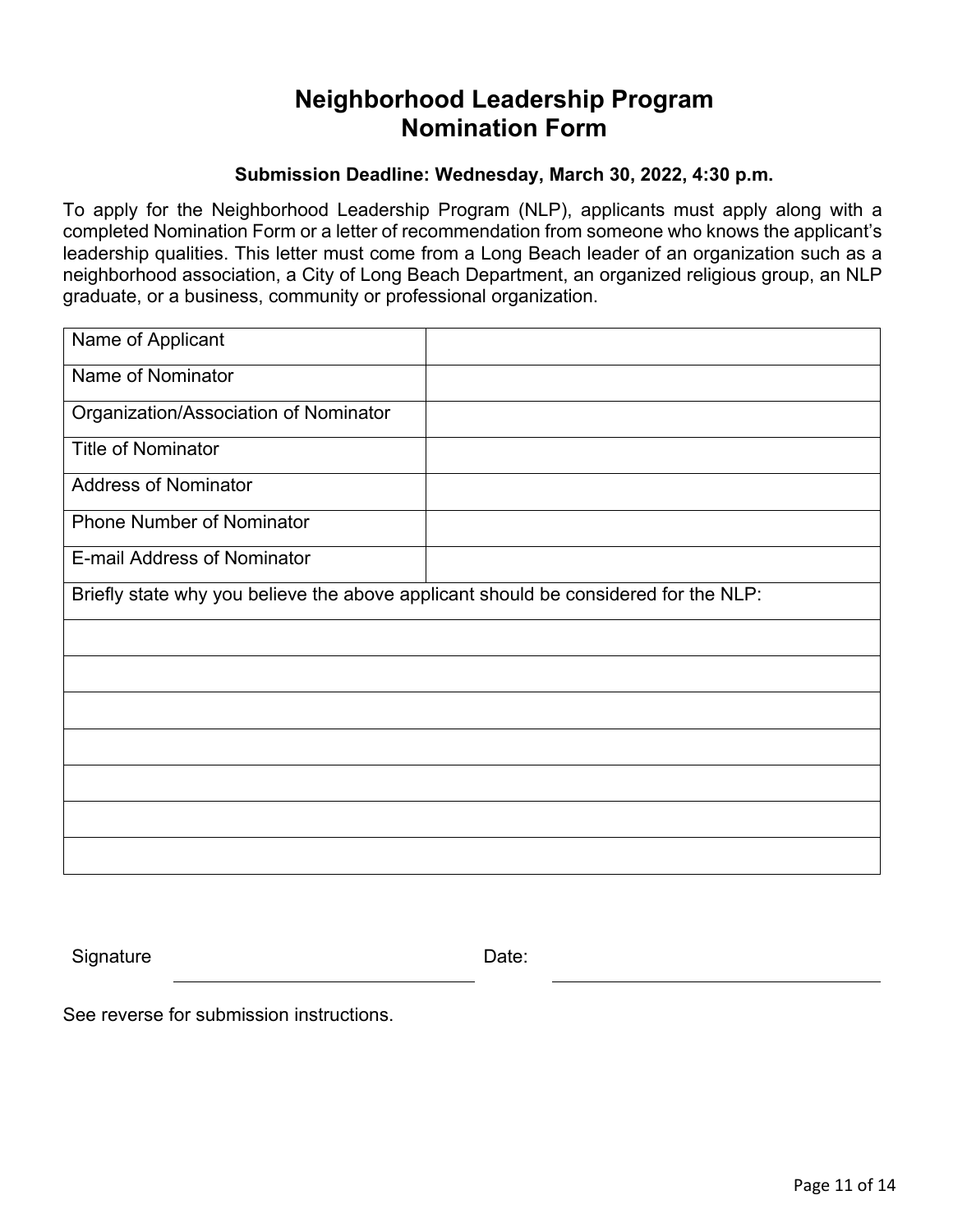Submission Instructions: Nominators may return this nomination form or a letter of recommendation to the applicant or submit it to the Neighborhood Resource Center by fax at (562) 570-5248 or e-mail to: nsb@longbeach.gov

Postal Mail: 411 W. Ocean Blvd., 3rd Floor, Long Beach, CA 90802. Nominations received by mail after the deadline will be considered late.

In Person: Call the Neighborhood Resource Center to make an appointment if you would like to drop off a printed copy: 562.570.1010. Please note that due to current pandemic guidelines, we may not have same-day appointments available.

If you would like to fill out this nomination form online, please Click Here or visit: https://bit.ly/3gOIg8L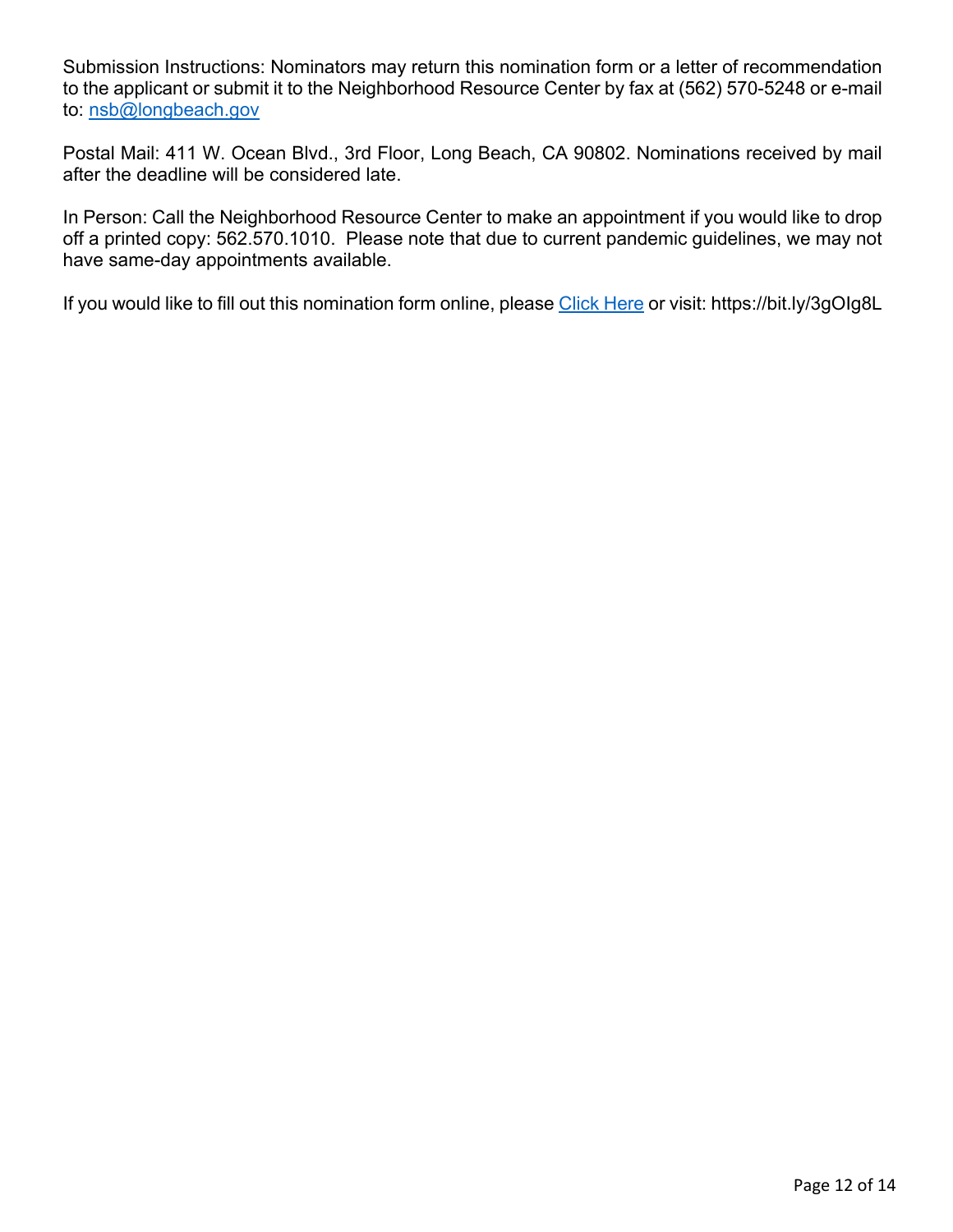## **Neighborhood Leadership Program Commitment for Participation**

Meetings will be held through Zoom and may transition to in-person sessions according to guidance from health officials.

| <b>Candidate Information Session</b> | Wednesday, March 23, 2022, 6:00 p.m.                            |
|--------------------------------------|-----------------------------------------------------------------|
| Class of 2022 Application Deadline   | Wednesday, March 30, 2022, 4:30 p.m.                            |
| Class of 2022 Candidate Interviews   | Wednesday, March 30, 2022, through<br>Wednesday, April 13, 2022 |

**The time commitment for the Neighborhood Leadership Program is intensive.** Participants are expected to attend ALL training sessions. If you miss Session 1 (Orientation), you will automatically be dismissed. Three absences are allowed for other nonmandatory sessions. Participants who are unable to attend a session must contact program staff in advance at (562) 570-1010. After the third absence, you will be dismissed from the program.

#### **If you cannot commit to this schedule, please do not apply at this time.**

| <b>Session Number and Topic:</b>                          | Date:                     | Time:                     |
|-----------------------------------------------------------|---------------------------|---------------------------|
| 1. Orientation (Mandatory)                                | Thursday, May 5, 2022     | 5:30 p.m. $-9:00$ p.m.    |
| 2. Communication and<br><b>Event/Project Planning</b>     | Thursday, May 19, 2022    | 6:00 p.m. $-9:00$ p.m.    |
| 3. First Project Introduction and<br>Getting the Word Out | Thursday, June 2, 2022    | 6:00 p.m. $-9:00$ p.m.    |
| 4. First Project Day                                      | Saturday, June 18, 2022   | $8:00$ a.m. $-$ Noon      |
| 5. Team Presentations and<br>Second Project Introduction. | Thursday, June 23, 2022   | 6:00 p.m. $-9:00$ p.m.    |
| 6. Second Project Day                                     | Saturday, July 9, 2022    | $8:00$ a.m. $-$ Noon      |
| 7. Team Presentations and<br>Third Project Introduction.  | Thursday, July 14, 2022   | 6:00 p.m. $-9:00$ p.m.    |
| 8. Third Project Day                                      | Saturday, July 30, 2022   | $8:00$ a.m. $-$ Noon      |
| 9. Team Presentations/Get to<br>Know your Neighborhood    | Thursday, August 4, 2022  | 6:00 p.m. $-9:00$ p.m.    |
| 10. Program Debrief and<br><b>Graduation Preparation</b>  | Thursday, August 18, 2022 | 6:00 p.m. $-9:00$ p.m.    |
| 11. Graduation                                            | Saturday, August 27, 2022 | $10:00$ a.m. $-1:00$ p.m. |

**Participants will also be expected to meet outside of regular class time.** All Class of 2022 community projects will be implemented with collaboration from program participants.